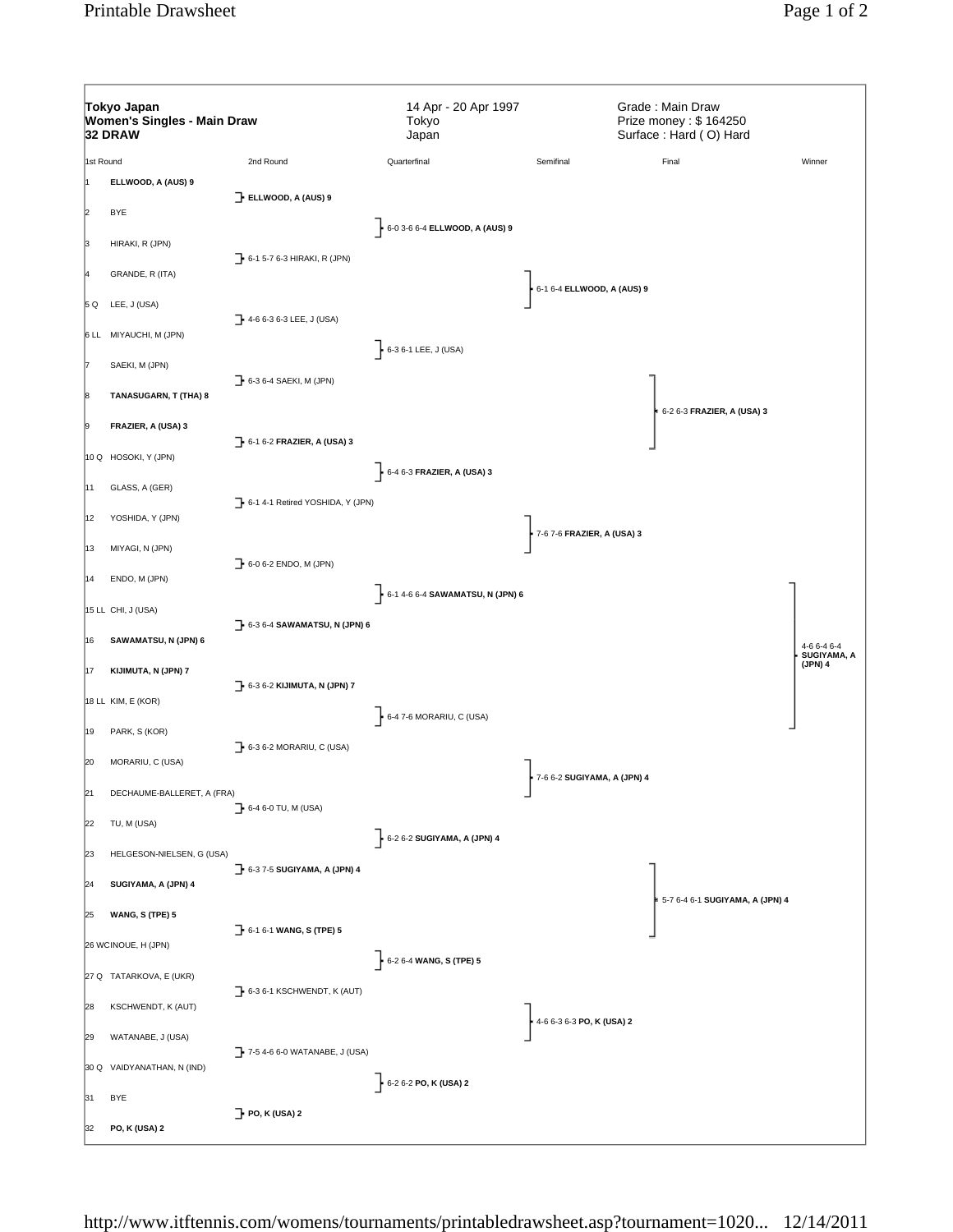| Tokyo Japan<br>Women's Doubles - Main Draw<br>16 DRAW |                                                         | 14 Apr - 20 Apr 1997<br>Tokyo<br>Japan                   | Grade: Main Draw<br>Prize money: \$164250<br>Surface: Hard (O) Hard |                                                                      |
|-------------------------------------------------------|---------------------------------------------------------|----------------------------------------------------------|---------------------------------------------------------------------|----------------------------------------------------------------------|
| 1st Round                                             | Quarterfinal                                            | Semifinal                                                | Final                                                               | Winner                                                               |
| KIJIMUTA, N (JPN) / MIYAGI, N (JPN) 1                 |                                                         |                                                          |                                                                     |                                                                      |
| MOCHIZUKI, H (JPN) / TAKUMA, K (JPN)                  | 6-3 6-1 KIJIMUTA, N (JPN) / MIYAGI, N (JPN) 1           |                                                          |                                                                     |                                                                      |
|                                                       |                                                         |                                                          |                                                                     |                                                                      |
|                                                       |                                                         | $\bigg]$ - 6-4 6-3 KIJIMUTA, N (JPN) / MIYAGI, N (JPN) 1 |                                                                     |                                                                      |
| GRANDE, R (ITA) / HELGESON-NIELSEN, G (USA)           |                                                         |                                                          |                                                                     |                                                                      |
|                                                       | 6-2 6-7 6-3 GRANDE, R (ITA) / HELGESON-NIELSEN, G (USA) |                                                          |                                                                     |                                                                      |
| PARK, S (KOR) / TANASUGARN, T (THA)                   |                                                         |                                                          |                                                                     |                                                                      |
|                                                       |                                                         |                                                          | 3-6 6-1 6-3 DECHAUME-BALLERET, A (FRA) / HIRAKI, R (JPN) 3          |                                                                      |
| DECHAUME-BALLERET, A (FRA) / HIRAKI, R (JPN) 3        |                                                         |                                                          |                                                                     |                                                                      |
|                                                       |                                                         |                                                          |                                                                     |                                                                      |
|                                                       | 6-1 6-2 DECHAUME-BALLERET, A (FRA) / HIRAKI, R (JPN) 3  |                                                          |                                                                     |                                                                      |
| HOTTA, T (JPN) / YAMAGISHI, Y (JPN)                   |                                                         |                                                          |                                                                     |                                                                      |
|                                                       |                                                         | 6-2 6-1 DECHAUME-BALLERET, A (FRA) / HIRAKI, R (JPN) 3   |                                                                     |                                                                      |
| SAEKI, M (JPN) / YOSHIDA, Y (JPN)                     |                                                         |                                                          |                                                                     |                                                                      |
|                                                       | 6-1 6-3 SAEKI, M (JPN) / YOSHIDA, Y (JPN)               |                                                          |                                                                     |                                                                      |
| 8 Q INOUE, H (JPN) / INOUE, M (JPN)                   |                                                         |                                                          |                                                                     |                                                                      |
|                                                       |                                                         |                                                          |                                                                     |                                                                      |
|                                                       |                                                         |                                                          |                                                                     | 6-4 6-2 DECHAUME-<br>  BALLERET, A<br>  (FRA) / HIRAKI, R<br>(JPN) 3 |
| ASAGOE, S (JPN) / SUGIYAMA, A (JPN)                   |                                                         |                                                          |                                                                     |                                                                      |
|                                                       | 7-5 6-1 ASAGOE, S (JPN) / SUGIYAMA, A (JPN)             |                                                          |                                                                     |                                                                      |
| 10 HAAS, S (GER) / TATARKOVA, E (UKR)                 |                                                         |                                                          |                                                                     |                                                                      |
|                                                       |                                                         | 6-3 6-3 ASAGOE, S (JPN) / SUGIYAMA, A (JPN)              |                                                                     |                                                                      |
| 11 ELLWOOD, A (AUS) / KSCHWENDT, K (AUT)              |                                                         |                                                          |                                                                     |                                                                      |
|                                                       | 6-2 6-3 LEE, J (USA) / WANG, S (TPE) 4                  |                                                          |                                                                     |                                                                      |
|                                                       |                                                         |                                                          |                                                                     |                                                                      |
| 12 LEE, J (USA) / WANG, S (TPE) 4                     |                                                         |                                                          |                                                                     |                                                                      |
|                                                       |                                                         |                                                          | 6-4 6-3 GUSE, K (AUS) / MORARIU, C (USA)                            |                                                                      |
| 13 GUSE, K (AUS) / MORARIU, C (USA)                   |                                                         |                                                          |                                                                     |                                                                      |
|                                                       | 6-1 6-3 GUSE, K (AUS) / MORARIU, C (USA)                |                                                          |                                                                     |                                                                      |
| 14 TU, M (USA) / VAIDYANATHAN, N (IND)                |                                                         |                                                          |                                                                     |                                                                      |
|                                                       |                                                         | $-$ 4-6 6-2 6-2 GUSE, K (AUS) / MORARIU, C (USA)         |                                                                     |                                                                      |
| 15 HOSOKI, Y (JPN) / NAGATOMI, K (JPN)                |                                                         |                                                          |                                                                     |                                                                      |
|                                                       |                                                         |                                                          |                                                                     |                                                                      |
|                                                       | 7-5 6-3 FRAZIER, A (USA) / PO, K (USA) 2                |                                                          |                                                                     |                                                                      |
| 16 FRAZIER, A (USA) / PO, K (USA) 2                   |                                                         |                                                          |                                                                     |                                                                      |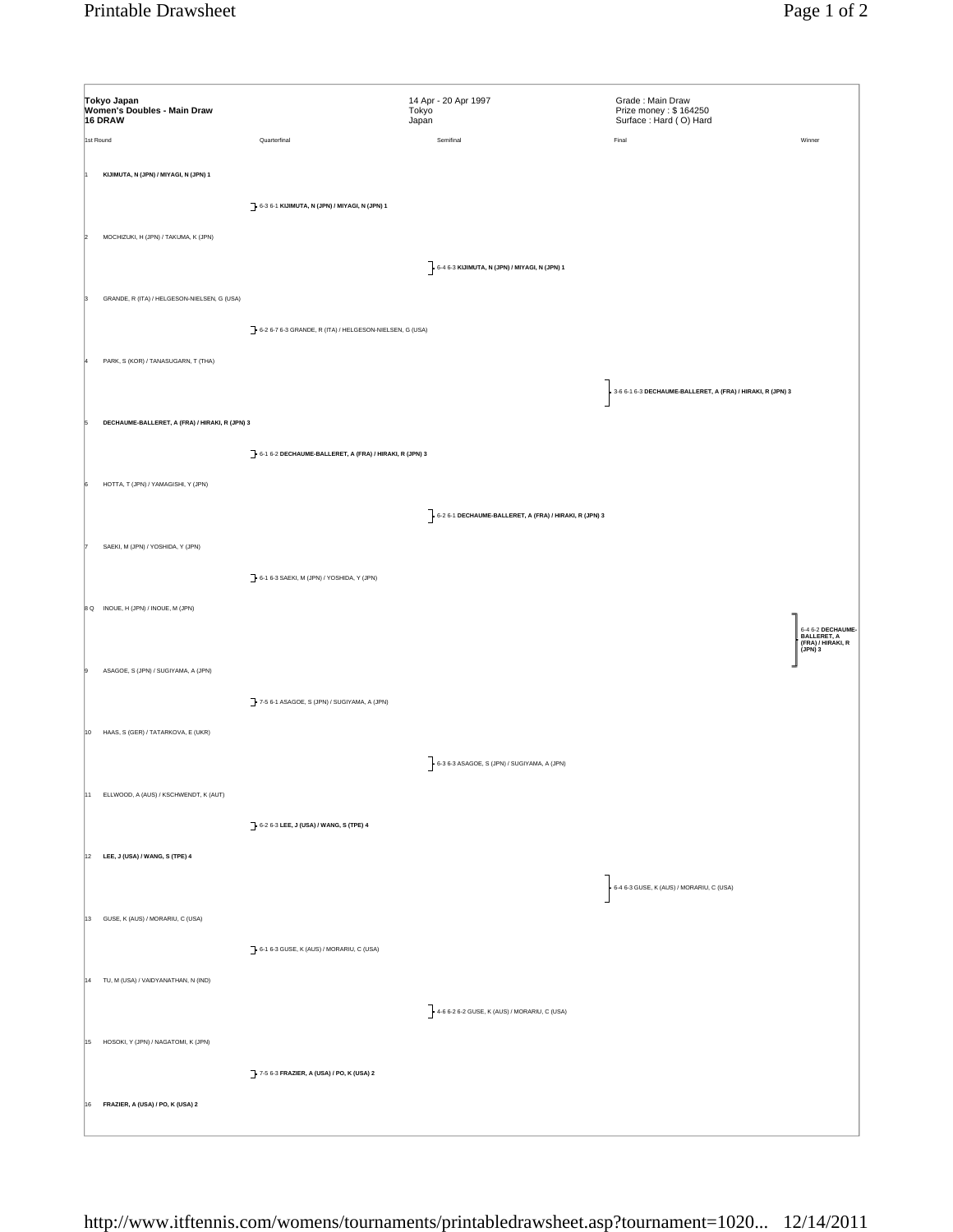